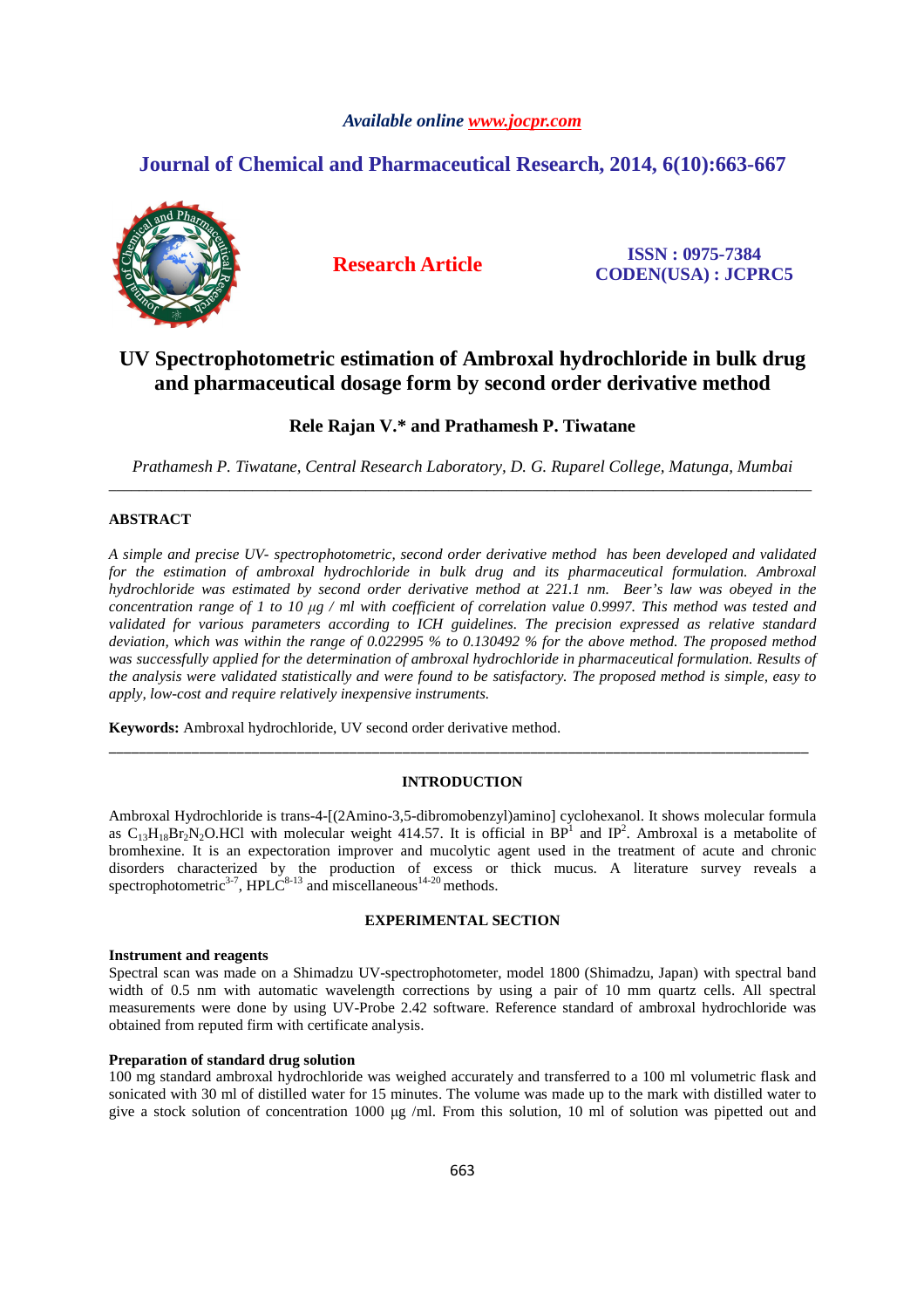transferred into 100 ml volumetric flask. The volume was made up to mark with distilled water to give a working standard solution of concentration 100 µg/ml.

*\_\_\_\_\_\_\_\_\_\_\_\_\_\_\_\_\_\_\_\_\_\_\_\_\_\_\_\_\_\_\_\_\_\_\_\_\_\_\_\_\_\_\_\_\_\_\_\_\_\_\_\_\_\_\_\_\_\_\_\_\_\_\_\_\_\_\_\_\_\_\_\_\_\_\_\_\_\_*

#### **Estimation from tablets**

Twenty tablets were weighed accurately and average weight of each tablet was determined. Powder equivalent to 10 mg of ambroxal hydrochloride was weighed and transferred in 100 ml of volumetric flask. A 30 ml of distilled water was added and sonicated for 15 minutes and filtered. The filtrate and washing were diluted up to the mark with distilled water to give concentration as 100 µg /ml. Such solution was used for analysis.

## **Method**

For the selection of analytical wavelength, 10 µg /ml solution of ambroxal hydrochloride was scanned in the spectrum mode from 300 nm to 200 nm by using distilled water as blank. The second order derivative spectrum was obtained by using derivative mode by UV probe 2.42 software. From the spectrum, the amplitude of the derivative spectrum was measured between. 221.1 nm. (Fig.1).





**Fig. 2. Calibration curve for ambroxal hydrochloride at 221.1 nm by second order derivative Spectroscopy** 



Into series of 10 ml graduated flask, varying amount of standard solutions of ambroxal hydrochloride was pipette out and volume was adjusted with distilled water as solvent. Solutions were scanned between 300 nm to 200 nm in spectrum mode. The second order derivative spectra were obtained by using derivative mode. Amplitudes of the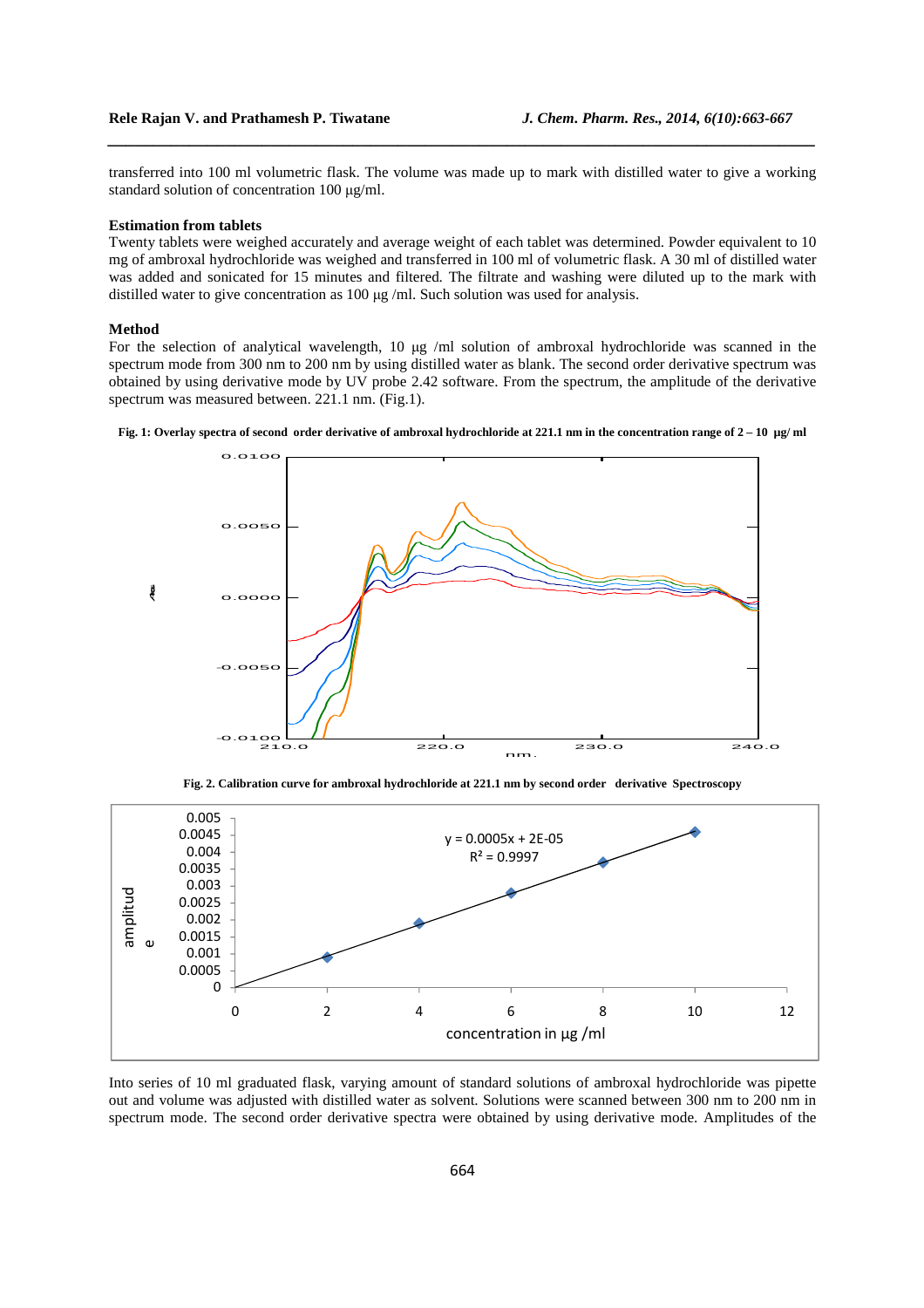resulting solutions were measured at 221.1 nm by using distilled water as blank. The calibration curve was prepared in the concentration range of 1 to 10  $\mu$ g/ml. (Fig. 2)

*\_\_\_\_\_\_\_\_\_\_\_\_\_\_\_\_\_\_\_\_\_\_\_\_\_\_\_\_\_\_\_\_\_\_\_\_\_\_\_\_\_\_\_\_\_\_\_\_\_\_\_\_\_\_\_\_\_\_\_\_\_\_\_\_\_\_\_\_\_\_\_\_\_\_\_\_\_\_*

Results of analysis are given in table 1.

| Parameter                        | values  |
|----------------------------------|---------|
| Detection Wavelength (nm)        | 221.1   |
| Beer Law Limits (µg/ml)          | $1-10$  |
| Correlation coefficient( $r^2$ ) | 0.9997  |
| Regression equation $(y=b+ac)$   |         |
| Slope(a)                         | 0.0005  |
| Intercept $(b)$                  | 0.00002 |

| Table 1: Values of results of optical and regression of drug |
|--------------------------------------------------------------|
|--------------------------------------------------------------|

## **Validation**

#### **Accuracy**

Accuracy of the proposed method was carried as on the basis of recovery studies. It is performed by the standard addition method. Recovery studies were performed by adding standard drug at different levels to the pre-analyzed tablets powder solution and the proposed method was followed. From the amount of the drug estimated, the percentage recovery was calculated. The results of the analysis are shown in table 2.

| Table 2: Results of recovery of ambroxal hydrochloride for second order derivative method |
|-------------------------------------------------------------------------------------------|
|-------------------------------------------------------------------------------------------|

| <b>Amount of</b><br><b>Sample</b><br><b>Added</b> in<br>$(\mu g/ml)$ | <b>Amount of</b><br><b>Standard</b><br><b>Added</b> in<br>$(\mu g/ml)$ | <b>Total amount</b><br>recovered | Percentage<br>recovery( <sub>0</sub> ) | <b>Standard</b><br>deviation | <b>Percentage of relative</b><br>standard deviation<br>(C.O.V.) |
|----------------------------------------------------------------------|------------------------------------------------------------------------|----------------------------------|----------------------------------------|------------------------------|-----------------------------------------------------------------|
|                                                                      |                                                                        | 1.968                            | 98.4                                   | 0.022627                     | 0.022995                                                        |
|                                                                      |                                                                        | 4.0952                           | 102.38                                 | 0.067317                     | 0.065752                                                        |
|                                                                      |                                                                        | 6.1904                           | 103.1733                               | 0.134633                     | 0.130492                                                        |
|                                                                      |                                                                        | 8.0634                           | 100.792                                | 0.044831                     | 0.044478                                                        |
|                                                                      |                                                                        |                                  |                                        | Mean = $0.067352$            | Mean $=0.06656$                                                 |

#### **Precision**

The method precision was established by carrying out the analysis of homogenous powder blend of tablets. The assay was carried out of drug by using proposed analytical method in six replicates. The values of relative standard deviation lie well within the limits indicated the sample repeatability of the method. The results obtained are tabulated in table 3.

#### **Table 3: Precision- method precision**

| <b>Experiment no.</b> | Weight of ambroxal hydrochloride | Weight of ambroxal hydrochloride |
|-----------------------|----------------------------------|----------------------------------|
|                       | taken in mg                      | Found in mg                      |
|                       | 10                               | 10.005                           |
|                       | 10                               | 10.016                           |
|                       | 10                               | 9.984                            |
|                       | 10                               | 9.991                            |
|                       | 10                               | 10.009                           |
|                       | 10                               | 10.015                           |
|                       | <b>Standard deviation</b>        | 0.013095                         |
|                       | $%$ RSD                          | 0.130902                         |

## **Inter-day and intra-day precision**

An accurately weighed quantity of tablets powder equivalent to 10 mg of ambroxal hydrochloride was transferred to 100 ml of volumetric flask. A 30 ml of distilled water was added and sonicated for 15 minutes and filtered. The filtrate and washing were diluted up to the mark with distilled water to give concentration as 100 µg /ml. Such solution was used for analysis.

Solution was scanned between 300 nm to 200 nm in spectrum mode. The second order derivative spectrum was obtained by using derivative mode. Amplitude of the resulting solution was measured at between 221.1 nm by using distilled water as blank. The amplitude of final solution was read after 0 hr., 3 hrs. and 6 hrs. in 10 mm cell 220.5 nm for second order derivative. Similarly the amplitude of the same solution was read on  $1<sup>st</sup>$ ,  $2<sup>nd</sup>$  and  $5<sup>th</sup>$  day. The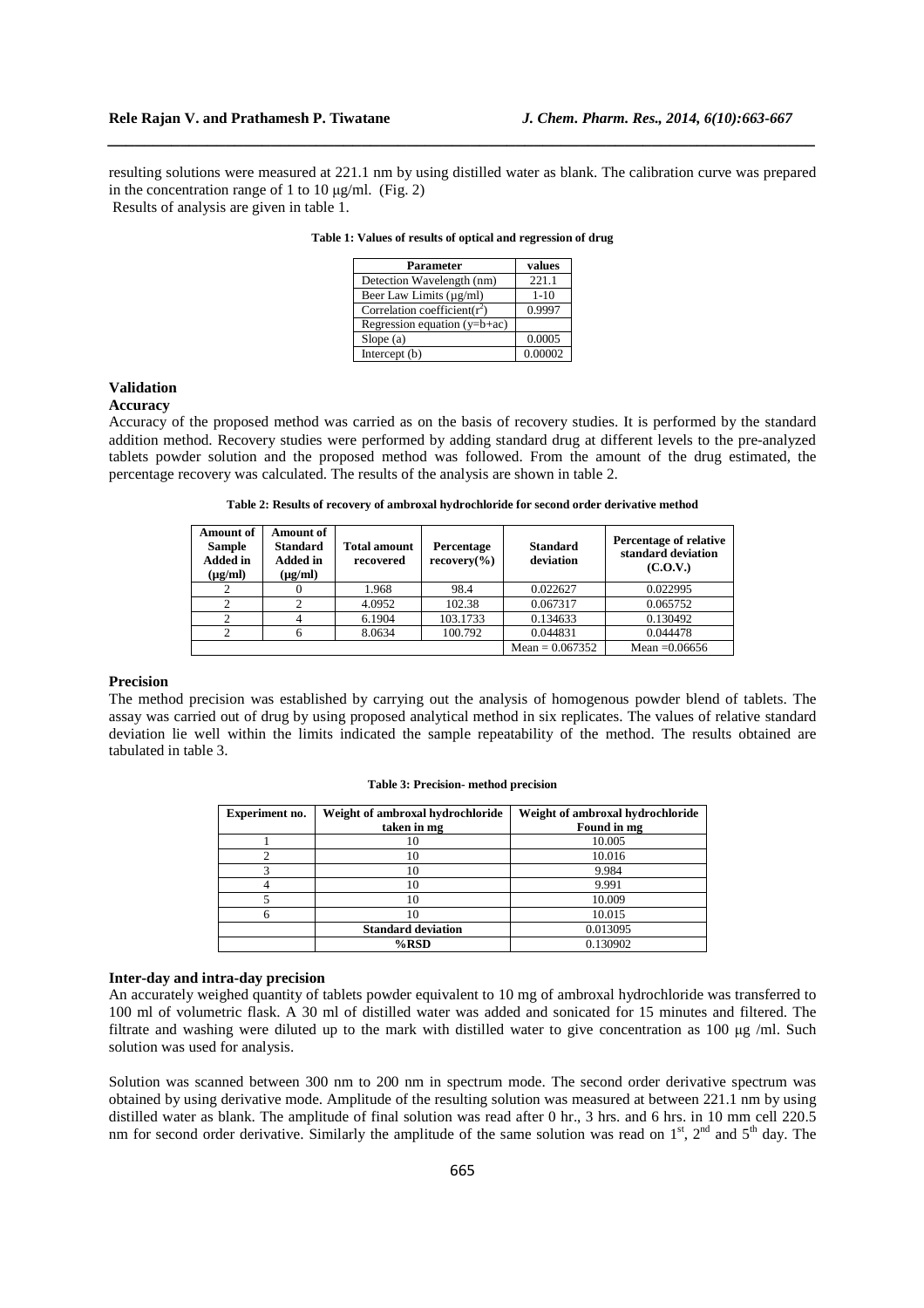amount of distilled water was estimated by comparison with standard at 221.1 nm for second order derivative, table 4.

*\_\_\_\_\_\_\_\_\_\_\_\_\_\_\_\_\_\_\_\_\_\_\_\_\_\_\_\_\_\_\_\_\_\_\_\_\_\_\_\_\_\_\_\_\_\_\_\_\_\_\_\_\_\_\_\_\_\_\_\_\_\_\_\_\_\_\_\_\_\_\_\_\_\_\_\_\_\_*

| Sr. no. | <b>Parameters</b>           | values    |
|---------|-----------------------------|-----------|
| (A)     | Intra-day precision $(n=3)$ | 100.792 % |
|         | Amount found $+$            |           |
|         | % RSD                       | 0.04438   |
| (B)     | Inter-day precision $(n=3)$ | 98.484 %  |
|         | Amount found $+$            |           |
|         | % RSD                       | 0.1366    |
| (c)     | Ruggedness                  | 0.02266   |
|         | Analyst to analyst $(n=3)$  |           |
|         | $%$ RSD                     |           |

**Table 4: Summary of validation parameter for intra-day and inter-day** 

## **Limit of Detection (LOD) and Limit of Quantification (LOQ)**

The limit of detection (LOD) is defined as the lowest concentration of an analyte that an analytical process can reliably differentiate from back-ground levels. In this study, LOD and LOQ were based on the standard deviation of the response and the slope of the corresponding curve using the following equations-

LOD = 3.3  $\sigma/S$  and LOQ = 10  $\sigma/S$ 

Where  $\sigma$  is the standard deviation of the signal to noise ratio of the sample and S is the slope of the related calibrations graphs.

The limit of quantification (LOQ) is defined as the lowest concentration of the standard curve that can be measured with an acceptable accuracy, precision and variability .The values of LOD and LOQ are given in table 6.

#### **Table 6: Values of results of LOD and LOQ**

| parameters                           | values  |
|--------------------------------------|---------|
| Limit of Detection $(\mu g/ml)$      | 0.01485 |
| Limit of Quantification $(\mu g/ml)$ | 0.04502 |

## **Ruggedness**

The ruggedness of the method is defined as degree of reproducibility of results obtained by analysis of ambroxal hydrochloride sample under variety of normal test conditions such as different laboratories, different analysts and different lots of reagents. Quantitative determination of ambroxal hydrochloride was conducted spectrophotometrically on one laboratory. It was again tested in another laboratory using different instrument by different analyst. The assays obtained in two different laboratories were well in agreement. It proved ruggedness of the proposed methods.

### **RESULTS AND DISCUSSION**

The second order derivative method is useful for routine analysis of ambroxal hydrochloride in bulk drug and formulation. The derivative spectroscopy method applied has the advantage that it locates hidden peak in the normal spectrum. It eliminates the interference caused by the excipients and the degradation products present, if any, in the formulation. The method was validated according to International Conference on Harmonization guidelines for validation of analytical procedures. The polynomial regression data for the calibration plots showed good linear relationship in the concentration range of 1 to 10 µg/ml and given in table1. Recovery studies were carried out by adding the pure drug to the previously analyzed tablet powder sample and shown in table 2, 3. The percentage recovery value indicates non interference from excipients used in formulation. The reproducibility and accuracy of the method were found to be good, which was evidenced by low standard deviation.

### **CONCLUSION**

The most striking feature of method is its simplicity and rapidity, not requiring tedious sample solutions preparations which are needed for other instrumental methods. From the results obtained it can be concluded that the proposed